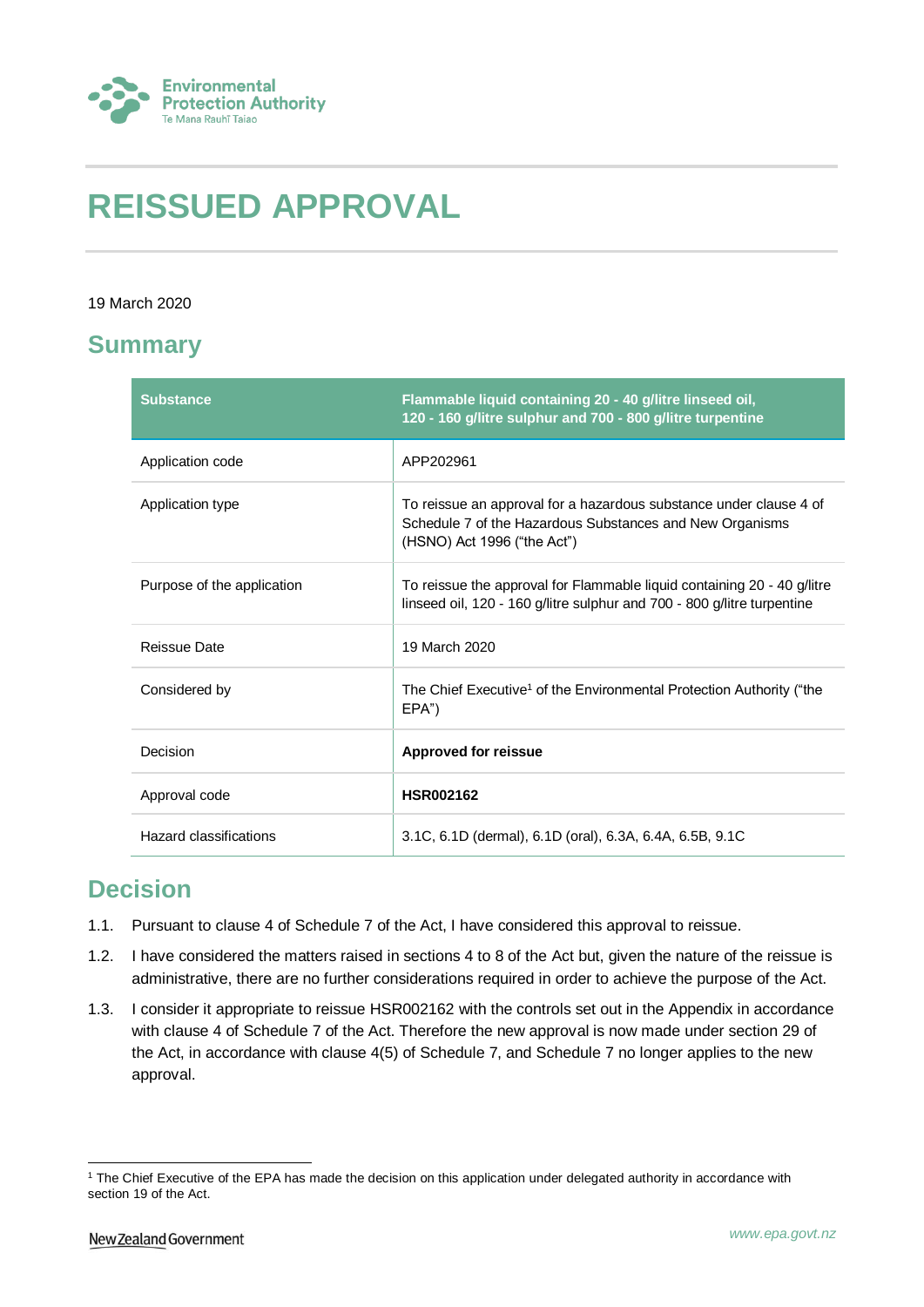1.4. The transitional provisions of the relevant EPA Notices apply to the reissued approval for the transitional period which begins on the date of reissue and ends on 31 March 2022.

ction Authority  $\star$ 

*Signed by:* **Date: 19 March 2020**

Dr Allan L Freeth

**Chief Executive, EPA**

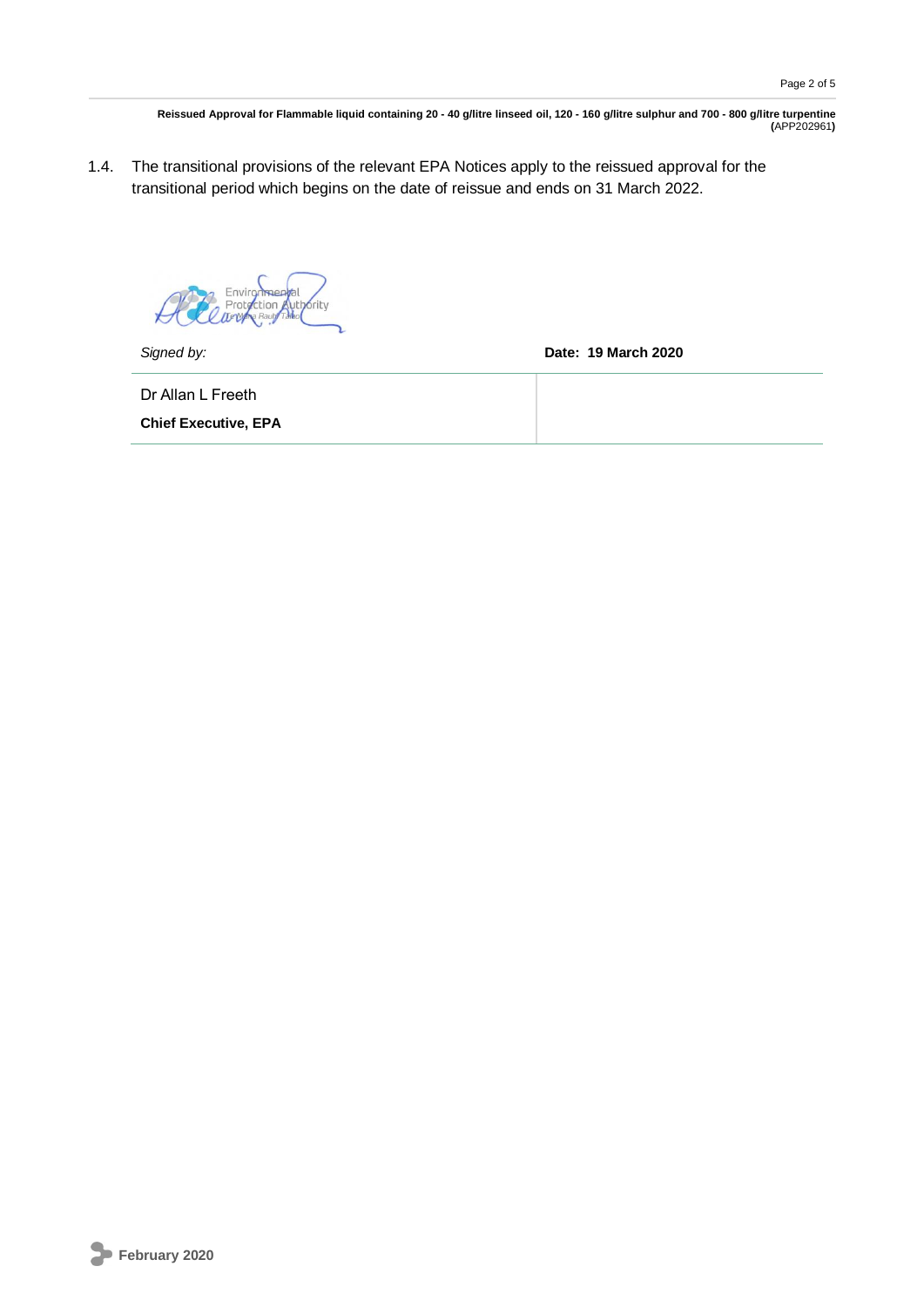## **Appendix: Controls applying to Flammable liquid containing 20 - 40 g/litre linseed oil, 120 - 160 g/litre sulphur and 700 - 800 g/litre turpentine**

#### **EPA Controls**

| <b>Control</b><br>code | <b>EPA Notice</b>                                                       | <b>Control description</b>                                   |
|------------------------|-------------------------------------------------------------------------|--------------------------------------------------------------|
| LAB                    | <b>EPA Labelling</b><br>Notice 2017                                     | Requirements for labelling of hazardous substances           |
| <b>PKG</b>             | <b>EPA Packaging</b><br>Notice 2017                                     | Requirements for packaging of hazardous substances           |
| <b>SDS</b>             | <b>EPA Safety Data</b><br>Sheet Notice 2017                             | Requirements for safety data sheets for hazardous substances |
| <b>DIS</b>             | <b>EPA Disposal</b><br>Notice 2017                                      | Requirements for disposal of hazardous substances            |
| $HPC-1$                | <b>EPA Hazardous</b><br><b>Property Controls</b><br>Notice 2017 Part 1  | <b>Hazardous Property Controls preliminary provisions</b>    |
| $HPC-3$                | <b>EPA Hazardous</b><br><b>Property Controls</b><br>Notice 2017 Part 3  | Hazardous substances in a place other than a workplace       |
| HPC-4A                 | <b>EPA Hazardous</b><br><b>Property Controls</b><br>Notice 2017 Part 4A | Site and storage controls for class 9 substances             |
| HPC-4B                 | <b>EPA Hazardous</b><br><b>Property Controls</b><br>Notice 2017 Part 4B | Use of class 9 substances                                    |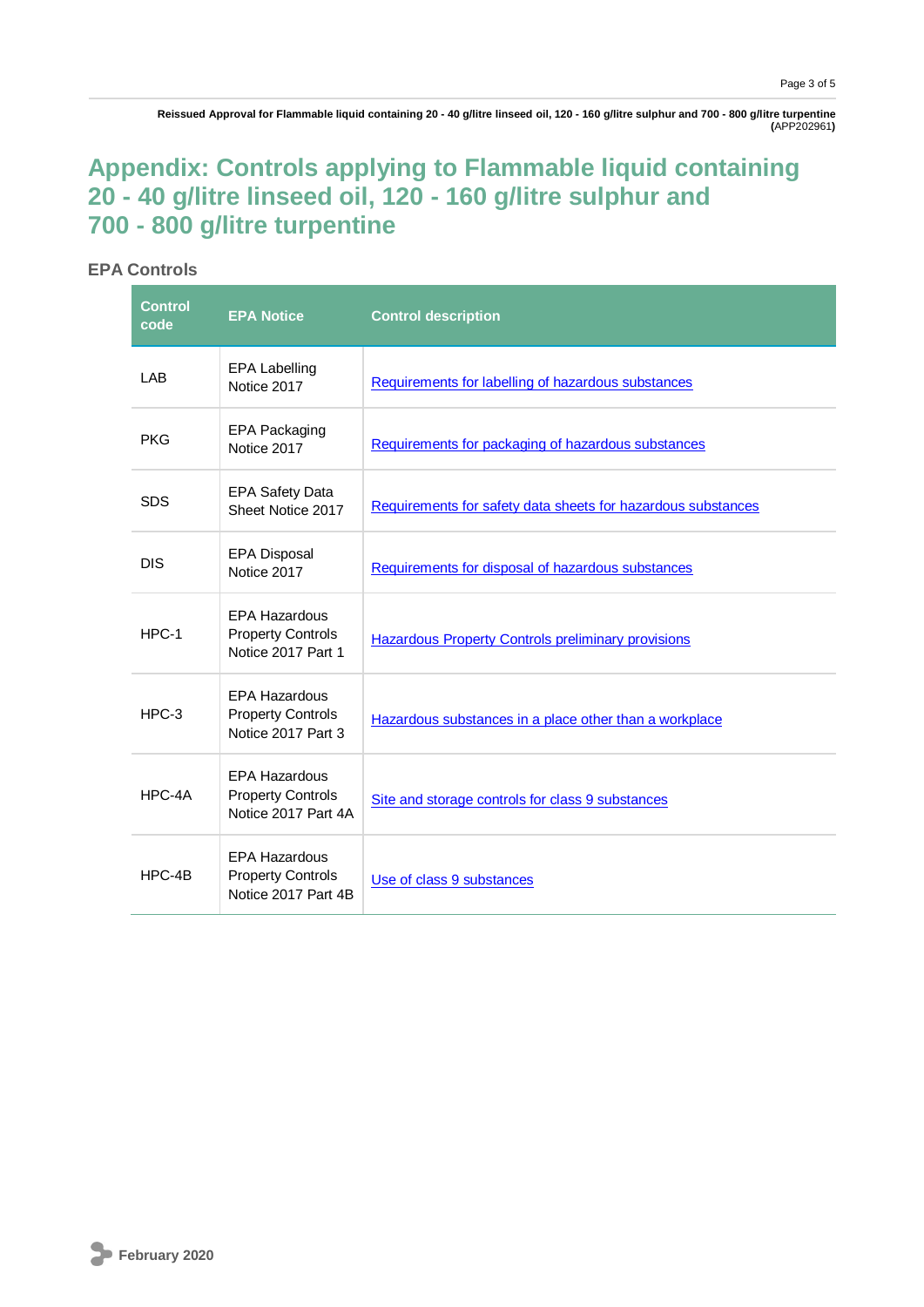### **HSW (HS) Requirements**

Note: these requirements are not set for the substance under this approval but apply in their own right under the Health and Safety at Work (Hazardous Substances) legislation according to the classification of the substance. They are listed here for information purposes only.

| Code            | <b>Regulation</b> | <b>Description</b>                                                                                                            |
|-----------------|-------------------|-------------------------------------------------------------------------------------------------------------------------------|
| <b>HSW2-1</b>   | Reg 2.1-2.4       | Workplace labelling of hazardous substance containers                                                                         |
| HSW2-2          | Reg 2.5-2.10      | <b>Signage</b>                                                                                                                |
| <b>HSW2-3</b>   | Reg 2.11          | Safety data sheets                                                                                                            |
| <b>HSW2-4</b>   | Reg 2.12-2.14     | Packaging                                                                                                                     |
| <b>HSW3-1</b>   | <b>Reg 3.1</b>    | Inventory                                                                                                                     |
| <b>HSW3-2</b>   | Reg 3.2-3.3       | Managing risks associated with hazardous substances                                                                           |
| HSW4-2          | Reg 4.5-4.6       | Information, instruction, training and supervision                                                                            |
| <b>HSW5-1</b>   | Reg 5.2-5.5       | <b>Fire extinguishers</b>                                                                                                     |
| <b>HSW5-2</b>   | Reg 5.6-5.13      | <b>Emergency response plans</b>                                                                                               |
| <b>HSW8-1</b>   | Reg 8.1-8.2       | <b>Compliance certification</b>                                                                                               |
| <b>HSW8-2</b>   | Reg 8.3-8.4       | Requirements for public transportation of class 1 to 5 substances                                                             |
| <b>HSW10-1</b>  | Reg 10.3          | General controls on class 2, 3, and 4 substances                                                                              |
| HSW10-3         | Reg 10.5          | Requirement to segregate class 2, 3, and 4 substances                                                                         |
| <b>HSW10-4</b>  | Reg 10.6-10.7     | Duty of PCBU to establish a hazardous area                                                                                    |
| <b>HSW10-5</b>  | Reg 10.8-10.20    | Requirements to prevent unintended ignition of class 2.1.1, 2.1.2 and 3.1<br>substances                                       |
| HSW10-10        | Reg 10.26         | Duty of PCBU to establish hazardous substance location                                                                        |
| <b>HSW10-12</b> | Reg 10.30-10.33   | Secondary containment for class 3 and 4 pooling substances                                                                    |
| <b>HSW10-13</b> | Reg 10.34-10.35   | Requirement to have compliance certificate if class 2.1.1, 2.1.2, or 3.1<br>substance present at hazardous substance location |
| HSW10-15        | Reg 10.37         | <b>Requirement for transit depot</b>                                                                                          |
| <b>HSW11-1</b>  | Part 11           | Controls relating to adverse effects of unintended ignition of class 2 and<br>3.1 substances                                  |
| <b>HSW13-2</b>  | Reg 13.7          | Duty of PCBU who directs work using class 6, 8.1, 8.2, or 8.3 substances<br>to ensure equipment is appropriate                |
| HSW13-3         | Reg 13.8          | Duty of PCBU who directs work using class 6 and 8 substances to ensure<br>personal protective equipment used                  |
| <b>HSW13-7</b>  | Reg 13.14-13.16   | Transportation of certain class 6 and 8 substances                                                                            |
| HSW13-8         | Reg 13.17         | Prohibition on use of substance in excess of tolerable exposure limit                                                         |